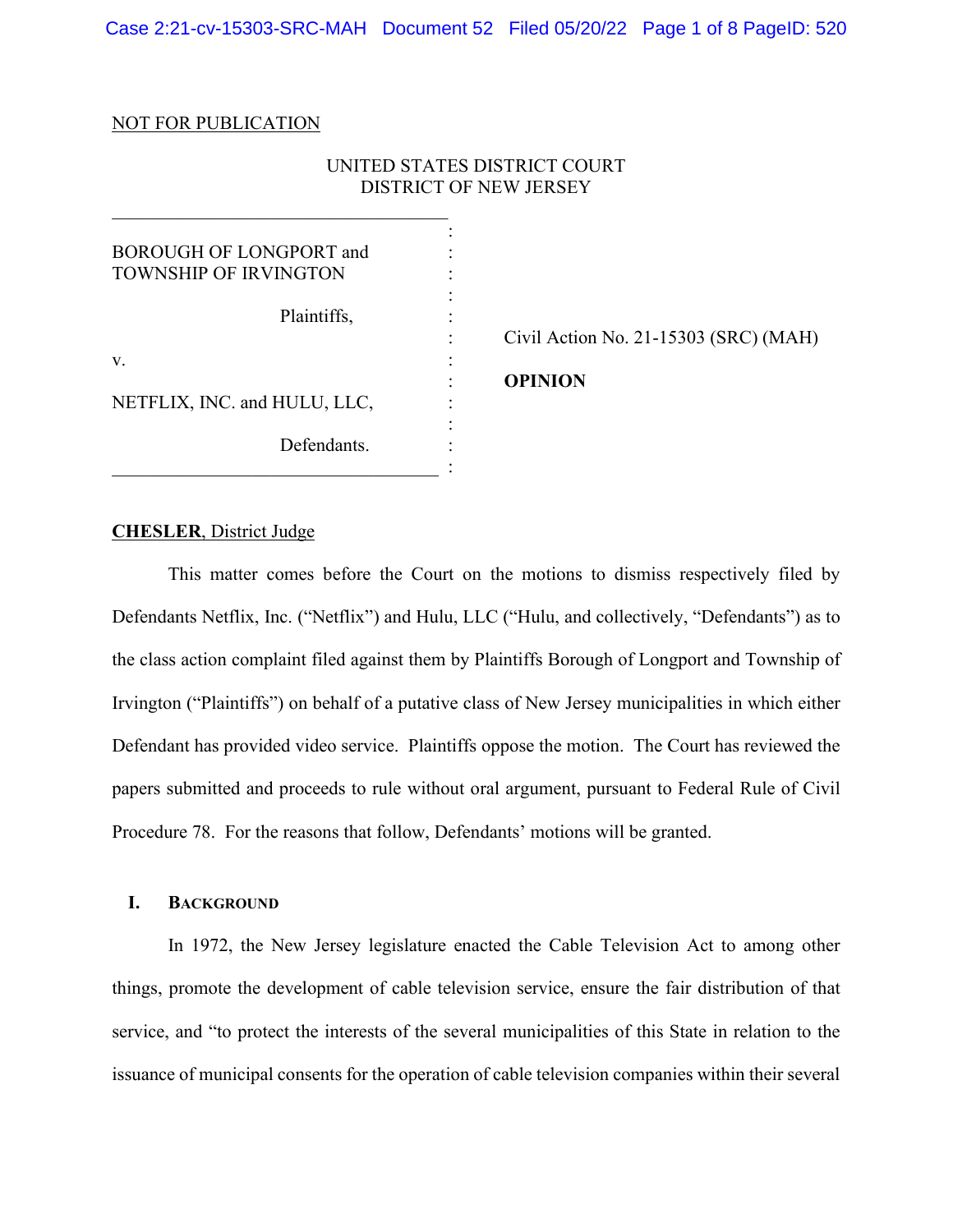jurisdictions, and to secure a desirable degree of uniformity in the practices and operations of cable television companies in those several jurisdictions." New Jersey Statutes Annotated ("N.J.S.A.") § 48:5A-1, *et seq*. (the "CTA"). Pursuant to the CTA, the Legislature created a regulatory framework by which cable television companies were obligated to obtain a municipality's consent to operate within the municipality's borders, but the ultimate decision of whether to franchise the cable television company was vested with the Board of Public Utilities (the "BPU"). *Id.* § 48:5A-15; 48:5A-22.

In 2006, the New Jersey Legislature amended the CTA and instituted a framework by which a cable television company could, as an alternative to the requirement that the company seek consent from municipalities on an individual basis, obtain a "system-wide franchise" from the BPU. *Id.* § 48:5A-16. A "system-wide franchise" authorizes "a [cable television] company to construct or operate a cable television system in any location within [New Jersey] in which the [cable television] company, at the time of the issuance of the system-wide franchise, either has plant or equipment in use for the provision of any consumer video, cable or telecommunications service, including telephone service, or has proposed to place such plant or equipment into use to provide such service." *Id.* § 48:5A-3(r). Cable television companies are required to make annual franchise payments in each municipality in which they own or operate cable systems and provide cable services in the amount of two percent of the on gross revenues received from the provision of cable services in that municipality. *Id.* § 48:5A-30(a)–(d).

## **II. DISCUSSION**

Defendants offer up numerous independent bases by which to dismiss the Complaint, including that: (i) the CTA does not grant Plaintiffs a private right of enforcement; (ii) the CTA does not extend to Defendants' services; (iii) the imposition on Defendants of fees such as those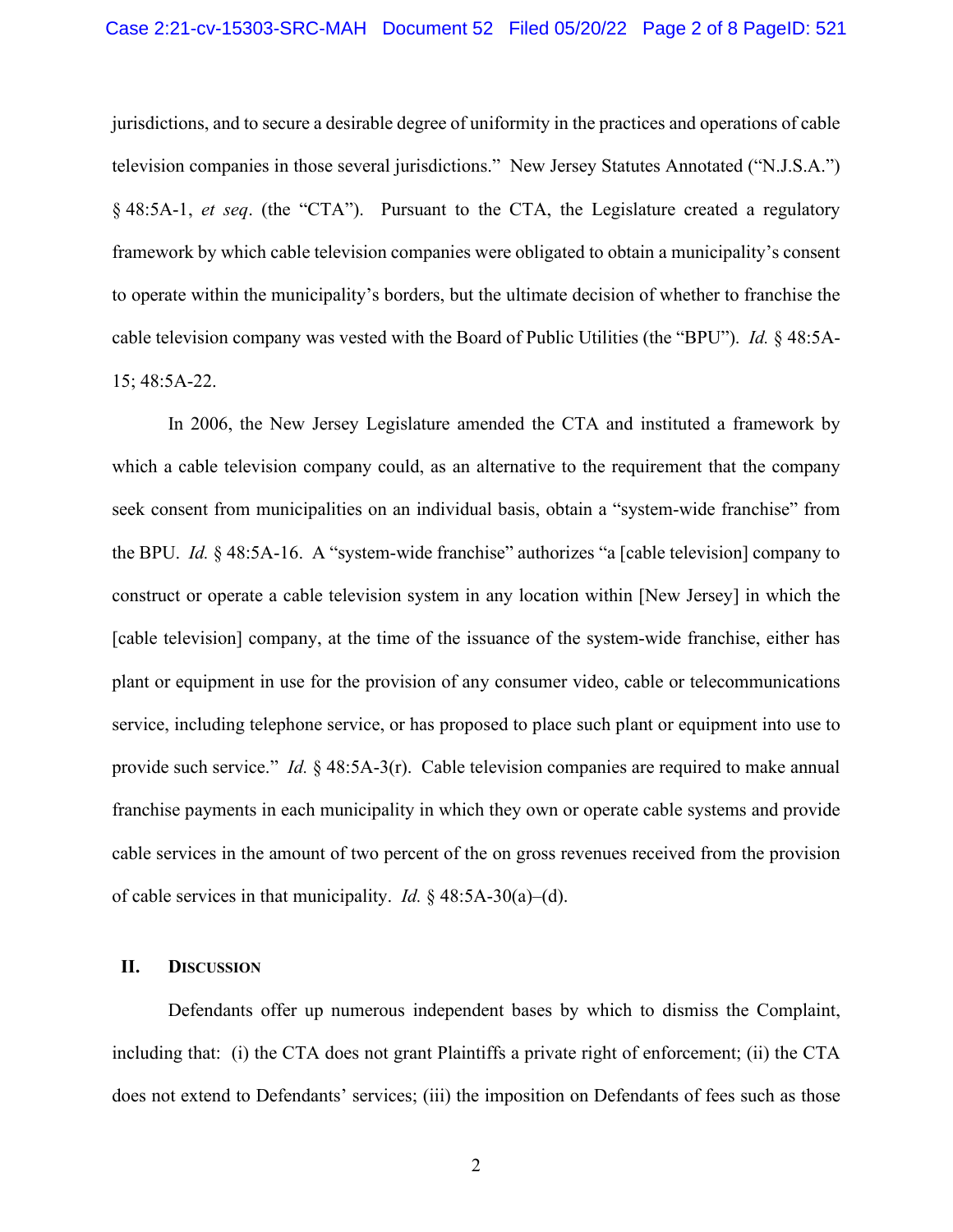provided by the CTA is preempted under federal law; (iv) the application of the CTA to Defendants would violate the Internet Tax Freedom Act; (v) the application of the CTA to Defendants would violate their First Amendment rights; and (vi) even if the Complaint stated a claim for relief, the primary jurisdiction doctrine makes it inappropriate for the Court to render a decision in the first instance. Because the Court finds that Plaintiffs do not have a private right of action against Defendants, it declines to consider Defendants' other arguments.

#### A. LEGAL STANDARD

On a motion to dismiss pursuant to Federal Rule of Civil Procedure 12(b)(6), the Court must apply the standard of review articulated by the Supreme Court in *Bell Atlantic Corp. v. Twombly* and *Ashcroft v. Iqbal*. Under this standard, a complaint will survive a motion under Rule 12(b)(6) only if it states "sufficient factual allegations, accepted as true, to 'state a claim for relief that is plausible on its face.'" *Ashcroft v. Iqbal*, 556 U.S. 662, 678 (2009) (quoting *Bell Atlantic v. Twombly*, 550 U.S. 544, 570 (2007)). A complaint states a plausible claim if it "pleads factual content that allows the court to draw the reasonable inference that the defendant is liable for the misconduct alleged." *Id.* (citing *Twombly*, 550 U.S. at 556).

## B. PLAINTIFFS DO NOT HAVE A PRIVATE RIGHT OF ACTION

A plaintiff cannot bring claims to enforce a statute if it does not have a private right of action. *See Matter of State Comm. of Investigation*, 527 A.2d 851, 853–54 (N.J. 1987). Where a statute fails to include an express private right of action, a Court may consider whether the statute provides an implied one. *R.J. Gaydos Ins. Agency, Inc. v. Nat'l Consumer Ins. Co.*, 773 A.2d 1132, 1142 (N.J. 2001). The New Jersey Supreme Court has adopted the factors set forth by the United States Supreme Court in determining whether a statute confers an implied private right of action, including whether: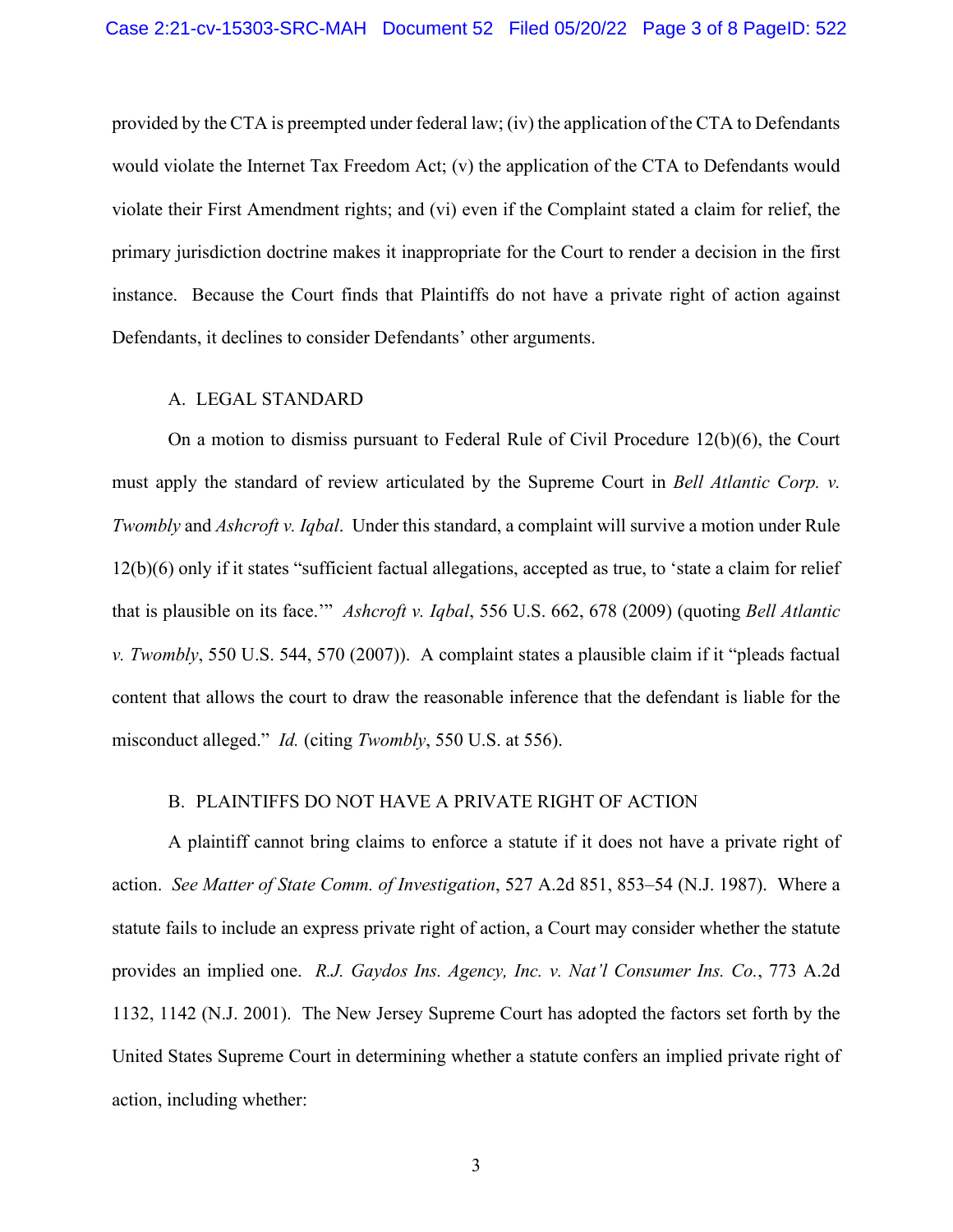(1) plaintiff is a member of the class for whose special benefit the statute was enacted; (2) there is any evidence that the Legislature intended to create a private right of action under the statute; and (3) it is consistent with the underlying purposes of the legislative scheme to infer the existence of such a remedy.

*Id.* (citing *Cort v. Ash*, 422 U.S. 66 (1975)). "Although courts give varying weight to each one of

those factors, 'the primary goal has almost invariably been a search for the underlying legislative

intent.'" *Id.* at 1142–43.

The Court is mindful of two additional, but competing, imperatives when considering these

factors. First, the New Jersey Constitution bestows upon municipalities broad leeway to enforce

laws affecting their interests. Article IV of the New Jersey Constitution states:

The provisions of this Constitution and of any law concerning municipal corporations formed for local government, or concerning counties, shall be liberally construed in their favor. The powers of counties and such municipal corporations shall include not only those granted in express terms but also those of necessary or fair implication, or incident to the powers expressly conferred, or essential thereto, and not inconsistent with or prohibited by this Constitution or by law.

N.J. Const. art. IV § 7, ¶ 11. Meanwhile, "New Jersey courts have been reluctant to infer a statutory private right of action where the Legislature has not expressly provided for such action." *Castro v. NYT Television*, 851 A.2d 88, 93 (N.J. Super. Ct. App. Div. 2004) (citing *R.J. Gaydos*, 773 A.2d at 1142).

The CTA does not explicitly confer a private right of action to State municipalities, and thus the Court must consider whether such a right is implicit within the statutory scheme. Looking to the first *Cort* factor, municipalities are plainly members of the class for whose special benefit was enacted. Indeed, Defendants do not contest otherwise. The CTA was enacted to, among other things, "protect the interests of the several municipalities of this State in relation to the issuance of municipal consents for the operation of cable television companies within their several jurisdictions . . . ." N.J.S.A § 48:5A-2(c). This special benefit is further evidenced by the financial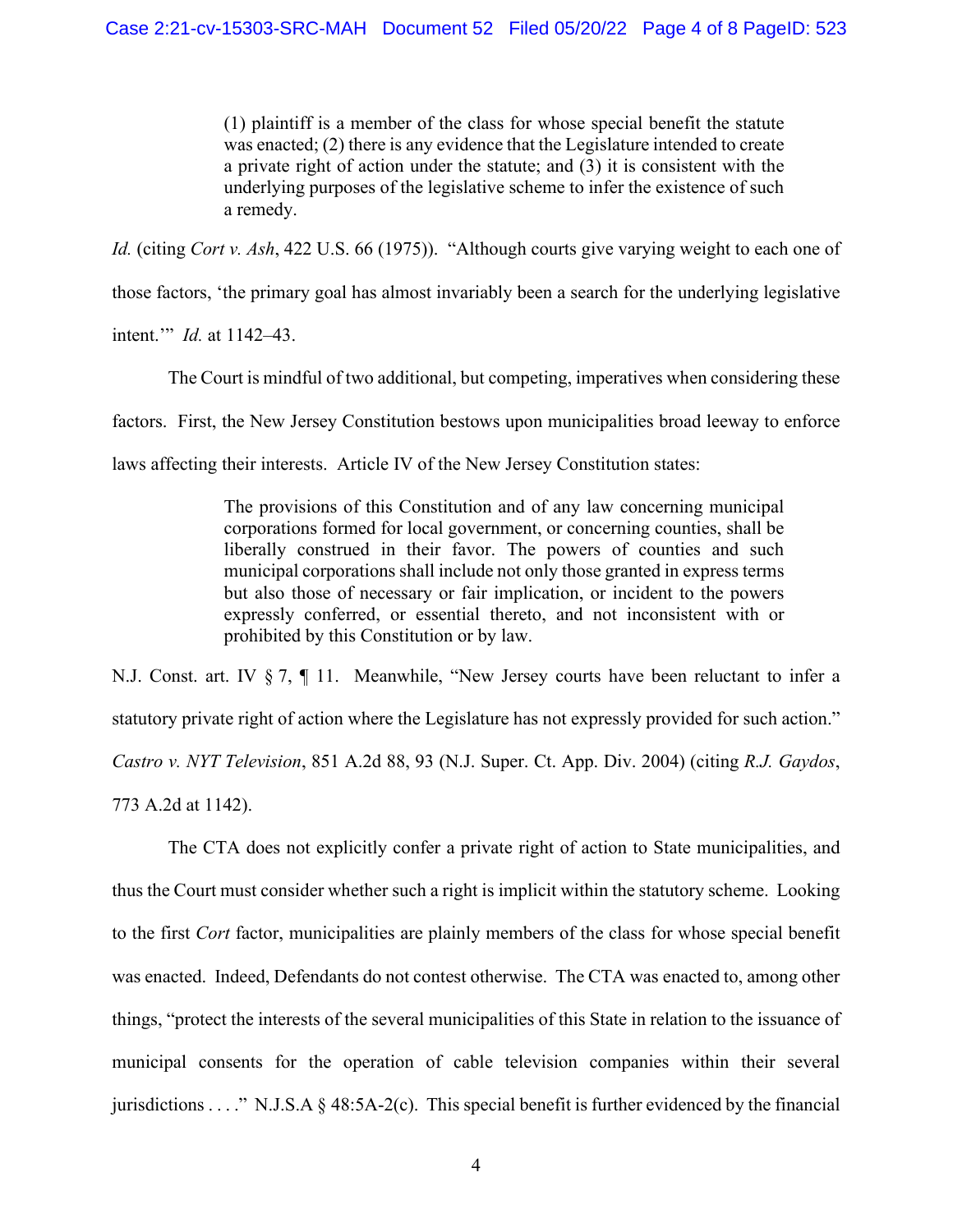benefits which the CTA bestows upon municipalities. *Id.* § 48:5A-30 (the CTA "imposes an obligation to pay fees to municipalities."); *cf. Sutter v. Horizon Blue Cross/Blue Shield of NJ*, 2003 WL 27381731, at \*5 (N.J. Super. L. Feb. 13, 2003) (finding private right of action where doctor sought to enforce statute requiring prompt payment to medical service providers).

Notwithstanding this special benefit, the statutory framework governing the CTA demonstrates the Legislature's clear intent to designate the BPU, as the State's local franchising authority, as the sole authority empowered to "authorize[] the construction or operation of a cable television system." N.J.S.A. § 48:5A-3(q), (s); *id.* § 48:5A-9(a). The CTA furthers vests with the BPU the "full right, power, authority and jurisdiction" to, among other things, "receive or initiate complaints of the alleged violation of any of the provisions of [the CTA] . . . or of the terms and conditions of any municipal consent or franchise granted pursuant to [the CTA];" "supervise and regulate every [cable television] company operating within this State and its . . . facilities . . . and franchises so far as may be necessary to carry out the purposes of [the CTA];" "[i]nstitute all proceedings and investigations, hear all complaints, issue all process and orders, and render all decisions necessary to enforce the provisions;" and "[i]nstitute, or intervene as a party in, any action in any court of competent jurisdiction seeking mandamus, injunctive or other relief to compel compliance with any provision." *See id.* § 48:5A-9(a)–(d). This expansive authority is intended to, among other things, "secure a desirable degree of uniformity in the practices and operations of cable television companies" across the State's municipalities. *Id.* § 48:5A-2. The provision of the BPU's plenary authority coupled with an expressed desire to ensure uniformity and consistency in the application the CTA's provisions across cable television companies demonstrates the Legislature's intent to delegate all enforcement authority under the statute to the BPU. *See Marshall v. Verde Energy USA, Inc.*, 2020 WL 5905072, at \*6 (D.N.J. Oct. 5, 2020)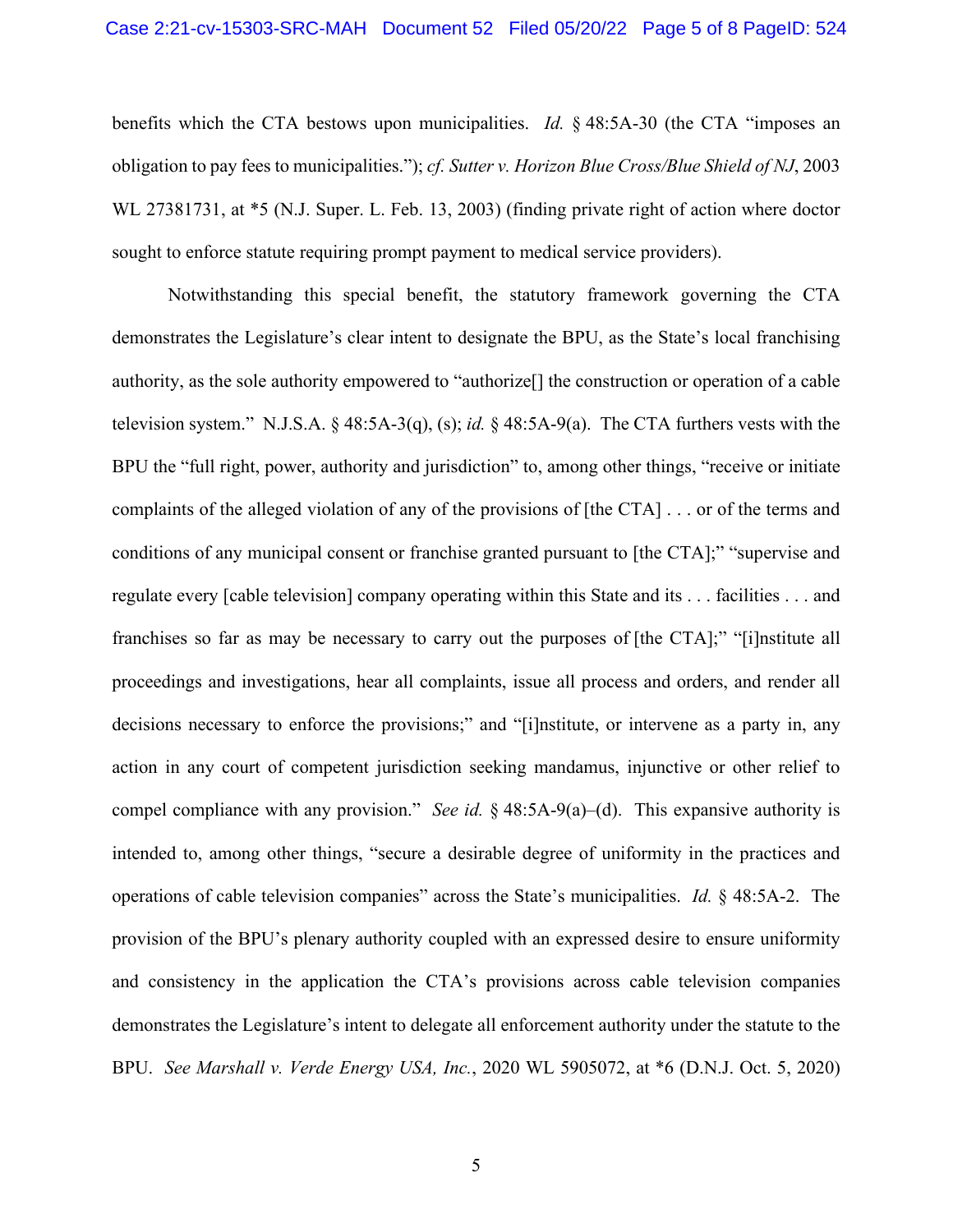(refusing to find an implied private right of action in Electric Discount and Energy Competition Act where the legislature granted BPU expansive authority to address violations thereof); *cf. R.J. Gaydos*, 773 A.2d at 1142–45 (2001) (finding that an insurance agent did not have an implied private action under the Fair Automobile Insurance Reform Act given the comprehensive enforcement scheme outlined in the statute and which vests enforcement powers with the Commissioner of the Department of Banking and Insurance).

Furthermore, a private right of action for municipalities is not, as Plaintiffs would have it, "essential, necessary, or incident" to the statute, and rather than furthering the underlying purposes of the legislative scheme, finding such a private right would interfere with the enforcement scheme which the Legislature established. Where a statute's legislative scheme provides mechanisms for enforcement, a plaintiffs' need for a private cause of action is "obviate[d]." *Matter of State Comm'n of Investigation*, 527 A.2d 851, 855 (N. J. 1987); *see Castro*, 851 A.2d at 95 (courts are "especially hesitant in implying a private cause of action against an entity that is subject to such pervasive regulation by a State agency"); *Campione v. Adamar of New Jersey, Inc.*, 155 N.J. 245, 266 (1998) ("Given the elaborate regulatory scheme, we likewise decline to imply a cause of action when no such cause of action exists at common law.") This is especially true where an express aim of the statutory scheme is to ensure uniformity in the application of the scheme. *See New Jersey State League of Master Plumbers, Inc. v. New Jersey Nat. Gas Co.*, 2010 WL 3720301, at \*5 (N.J. Super. Ct. App. Div. Sept. 24, 2010) (finding a private cause of action inconsistent with the regulatory scheme provided by the Uniform Enforcement Act where the statute placed enforcement powers with the Attorney General and was designed to establish a "uniform" approach to investigation and enforcement).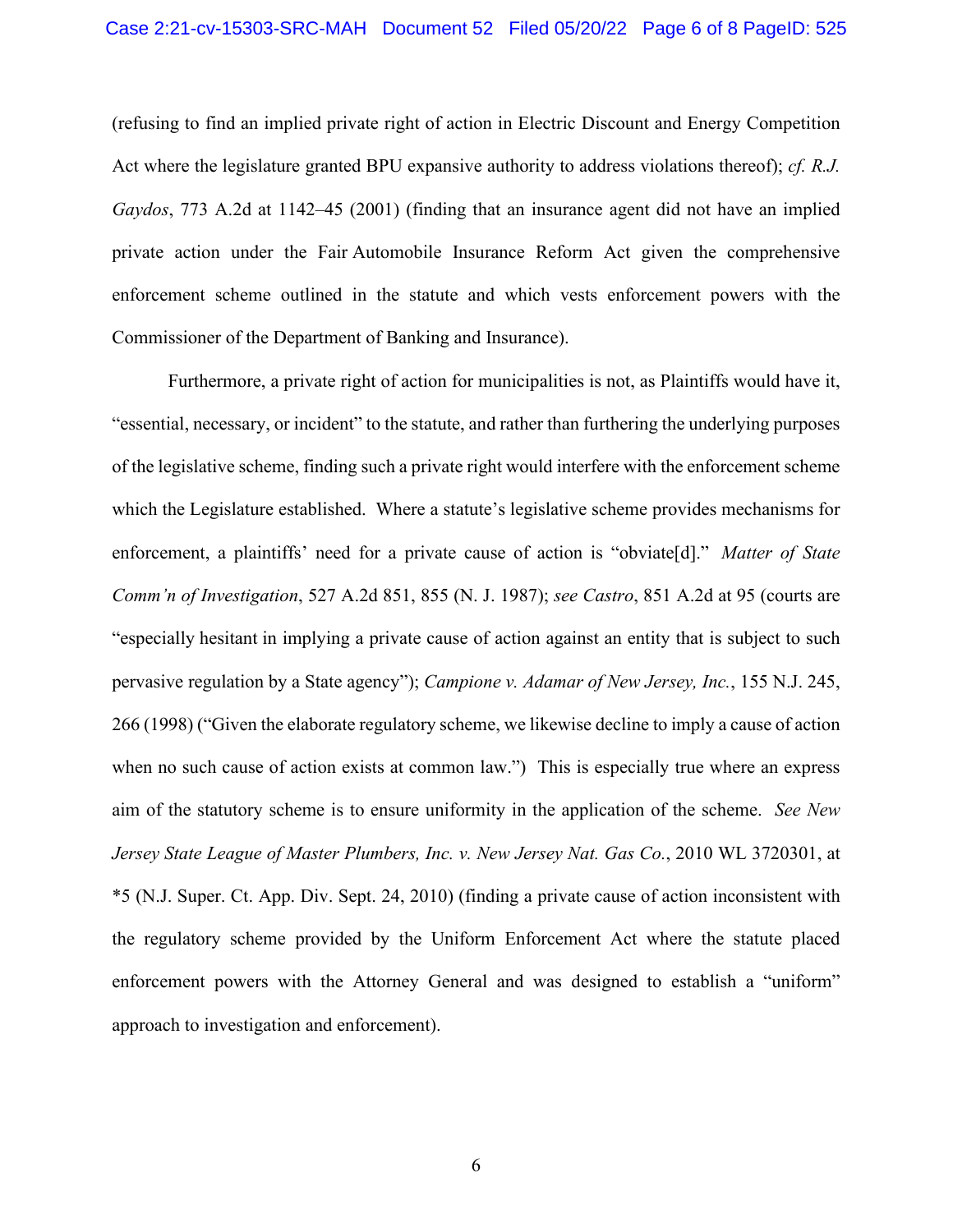Here, permitting the municipalities to seek redress where it is not otherwise provided by statute would usurp the BPU's exclusive and sole authority as the State's local franchising authority. N.J.S.A. § 48:5A-3(q), (s); *id.* § 48:5A-9(a). An implied private right of action also is demonstrably superfluous to the successful enforcement of the CTA's franchising requirements: The BPU has shown a willingness and ability to investigate cable television companies which have failed to receive the appropriate approvals and held them to task. *See, e.g.*, *In re RCN of N.Y.*, 892 A.2d 636 (N.J. 2006) (affirming BPU order which directed RCN to seek municipal consent and a certificate of approval from the BPU for the operation of a cable television system over RCN's objections that it did not operate a cable TV system).

To paraphrase *R.J. Gaydos*:

It is within the Legislature's police power to govern the [cable TV] industry and promote what is in the public's interest. To allow [Plaintiffs] to bypass [the CTA's] statutory and regulatory schemes and litigate alleged [CTA] violations in the judicial system without the [BPU's] participation could undermine the State's ability to properly regulate the . . . industry.

773 A.2d at 1148. In considering these factors collectively, and with the "primary goal" of discerning the underlying legislative intent, the Court finds that Plaintiffs do not have an implied private right of action under the CTA. Accordingly, their claims must fail for this reason alone.

## **III. CONCLUSION**

For the reasons set forth above, Defendants' motions will be granted. Because Plaintiffs do not have a private right of action, any amendment to the Complaint would be futile and leave to amend is denied. *See Alston v. Parker,* 363 F.3d 229, 235 (3d Cir. 2004). An appropriate Order will issue.